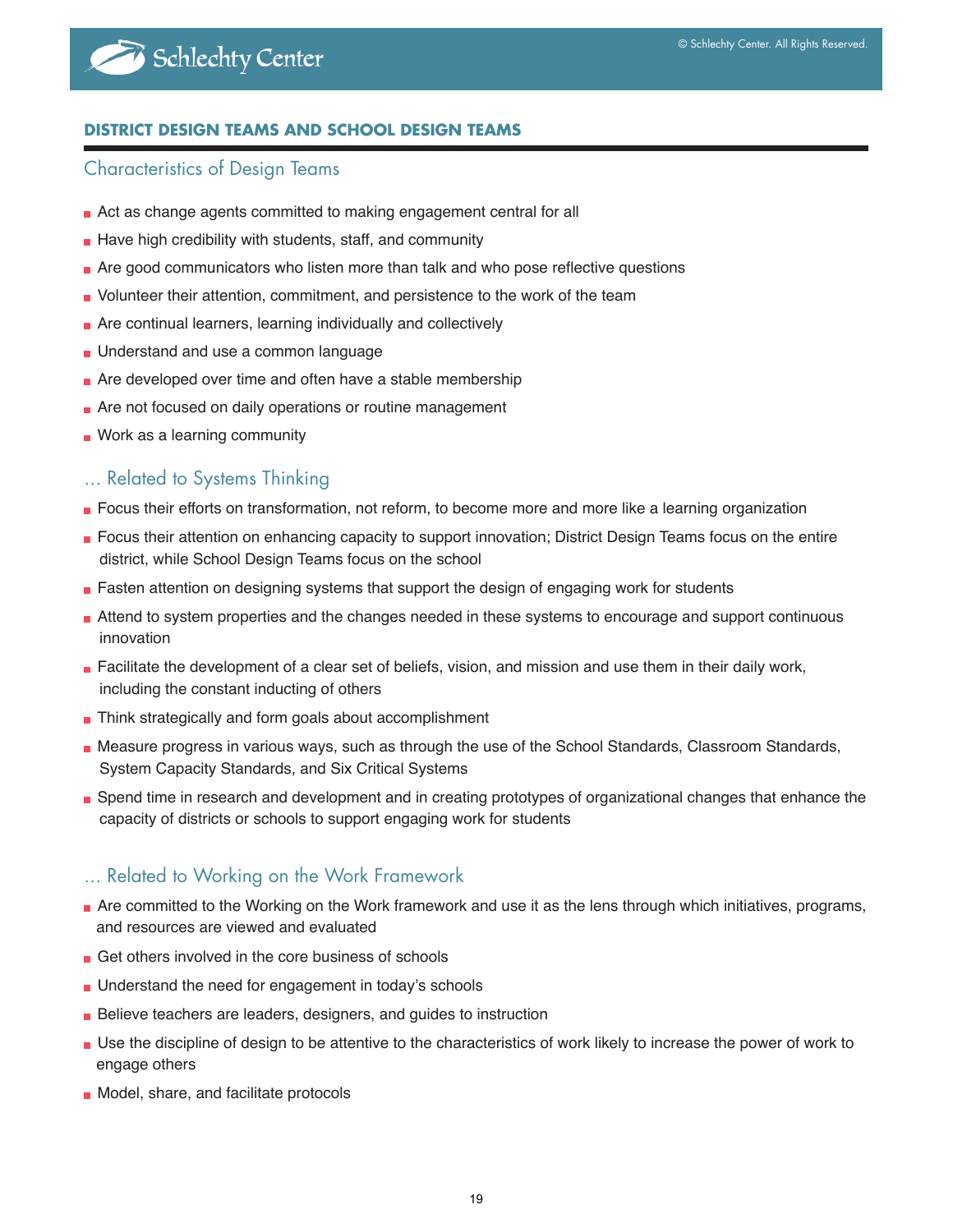#### **DISTRICT DESIGN TEAM**

#### Purpose

A District Design Team's main purpose is to cause the school district to become an engagementfocused learning organization, one which enables schools to make the design of engaging work for students its centerpiece—the core business—and to ensure that such a focus is maintained and sustained over time.

*For a change to be sustained, it is essential that a group be established that can be depended on to sustain and support a course of action intended to produce change, even in the absence of the leader who initiated the change.* 

 **Working on the Work: An Action Plan for Teachers, Principals, and Superintendents Phillip C. Schlechty, 2002, p. 55**

# Relationship with the Schlechty Center

The Design Team will always be the entry point for Schlechty Center work, as well as the primary participant in all on-site work.

#### Guiding Principles for a District Design Team

- A District Design Team is developed, not simply appointed.
- A District Design Team "confronts the brutal facts" about the district and commits to addressing them.
- A District Design Team demonstrates openness to ideas, genuine curiosity, and disciplined thinking.
- A District Design Team uses the Working on the Work framework, the Schlechty Center System Capacity Standards, and the Six Critical Systems as major parts of its work.
- A District Design Team accepts the design challenge of creating experiences, new tools, and conditions that will enlist others in transforming the school district.
- A District Design Team shares a common sense of purpose and serves as a champion for the district direction.

#### Composition of a District Design Team

- The superintendent leads the District Design Team.
- The superintendent identifies leaders in the district who collectively have the power, creativity, technical competence, and leadership to make, maintain, and sustain organizational change. (Kotter, 1996)
- Some members of the superintendent's "cabinet," or its equivalent, should be members of the District Design Team.
- These leaders should come from across the organization (central office and school-based) and have an understanding of and commitment to (or have the potential to do so) the Working on the Work framework, the Schlechty Center System Capacity Standards, the Six Critical Systems, strategic thinking, marketing, and becoming a learning organization.

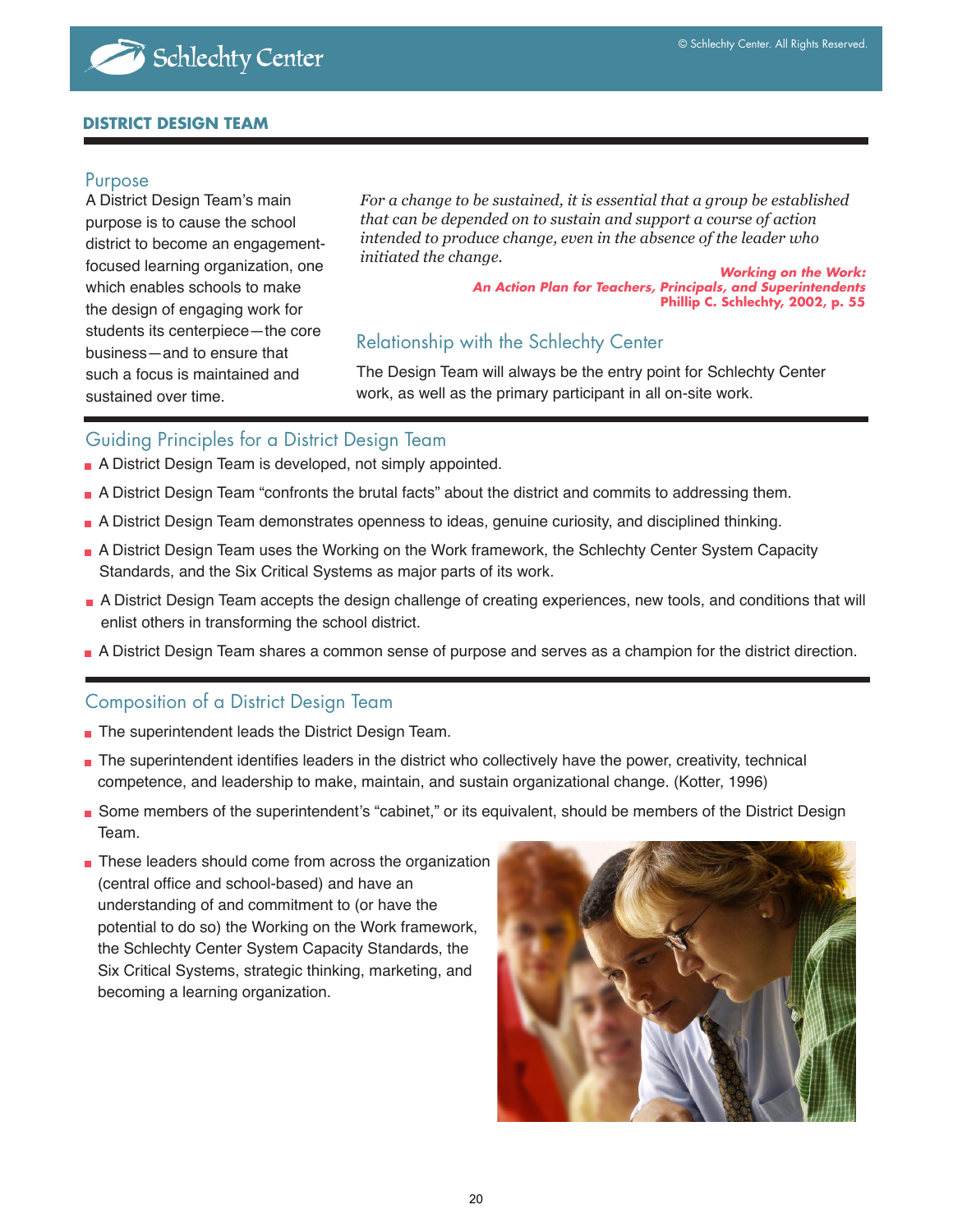## **DISTRICT DESIGN TEAM** (CONTINUED)

#### Functions of a District Design Team

- A District Design Team operates as a learning community that shares common reading, thinking, discussion, and use of protocols, all focused on organizational transformation.
- A District Design Team utilizes its authority to make decisions on behalf of organizational transformation.
- A District Design Team supports and assists schools in developing School Design Teams and school workplans.
- A District Design Team creates vehicles for communication between and among School Design Teams and between the District Design Team and School Design Teams.
- A District Design Team coordinates district staff attendance at conferences, including identification of participants, pre- and post-conference discussions, and assessment of impact.
- A District Design Team studies Schlechty Center tools to determine their usefulness, timeliness, and potential impact for the school district.
- A District Design Team communicates the nature and impact of the organizational transformation efforts within and beyond the district.